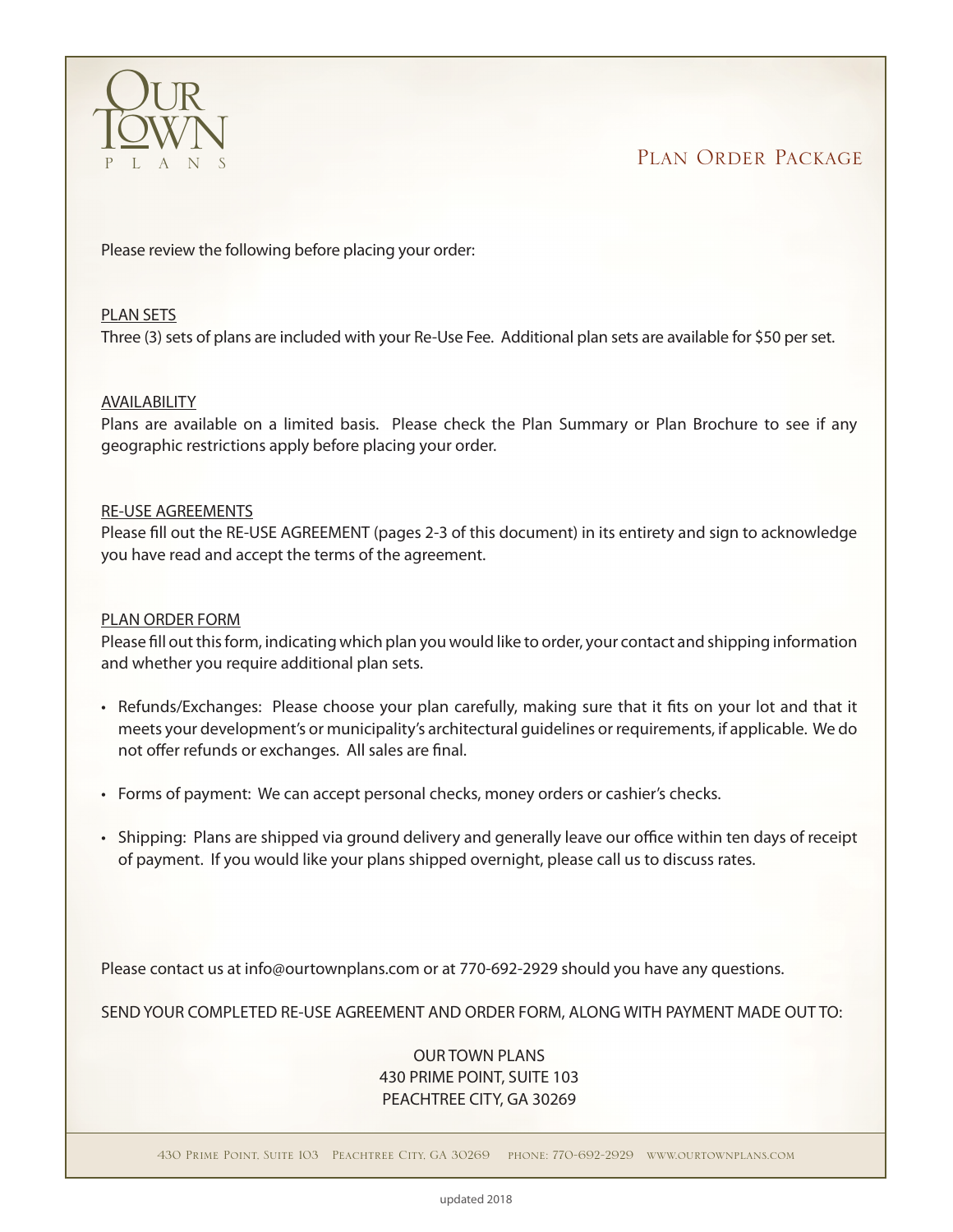

# Our Town Plans, llc Re-Use Agreement

| ("Client")                                                                           |
|--------------------------------------------------------------------------------------|
| ("Plans")                                                                            |
|                                                                                      |
| (lot, development, city, and state) ("Location").                                    |
| Client agrees to pay OTP a re-use fee of \$ (Construction Documents) / \$ (Interiors |

Package, if applicable) for the use of these plans.

FOR AND IN CONSIDERATION of the mutual covenants contained in this contract and intending to be legally bound, the parties do agree as follows:

- **1. This Reuse Agreement entitles Client to build from the Plans only once, and only at the Location specified within this agreement. This entitlement extends to the original Client only and is not transferable. Additional reuse agreements must be entered into if Client wishes to construct the Plans at a different location other than Location specified herein.**
- 2. The license granted herein is not exclusive and OTP retains full right, title and ownership to Plans, and is entitled to use and distribute the Plans, for commercial purposes or otherwise, in OTP's sole discretion. OTP retains all copyrights to the Plans and all Derivative Works. Plans are subject to copyright protection under the Architectural Works Copyright Protection Act of 1990. Modified Plans are considered Derivative Works of the original and receive the same copyright protection, even if completely redrawn. Unauthorized use or duplication of the Plans, or the works or forms represented in the Plans, is a violation of Federal Law.
- **3. OTP STRIVES TO PROVIDE PLANS WITH THE HIGHEST LEVELS OF DESIGN QUALITY AND THOROUGHLY DETAILED CONSTRUCTION DOCUMENTS. HOWEVER, DUE TO THE UNIQUENESS OF EACH LOCAL BUILDING CODE, BUILDING SITE AND VARYING REGIONAL CONDITIONS, OTP CANNOT ASSUME LIABILITY FOR STRUCTURAL MATTERS OR COMPLIANCE WITH LOCAL BUILDING CODES AND STANDARD BUILDING PRACTICES AS WELL AS ZONING REQUIREMENTS.**
- 4. A review of the Plans for compliance with local building codes may be necessary. It is the Client's responsibility to engage a qualified contractor to ensure that construction meets standard building practices as well as zoning requirements. The Client is also responsible for ensuring that the existing load bearing capacity of the soil at the building site is incorporated into the foundations and other structural systems. If the Client and/or contractor are not qualified to assess these local site conditions then OTP strongly recommends that a licensed structural engineer be engaged to review and approve all structural elements of the Plans.

Page 1 of 2

430 Prime Point, Suite 103 Peachtree City, GA 30269 phone: 770-692-2929 www.ourtownplans.com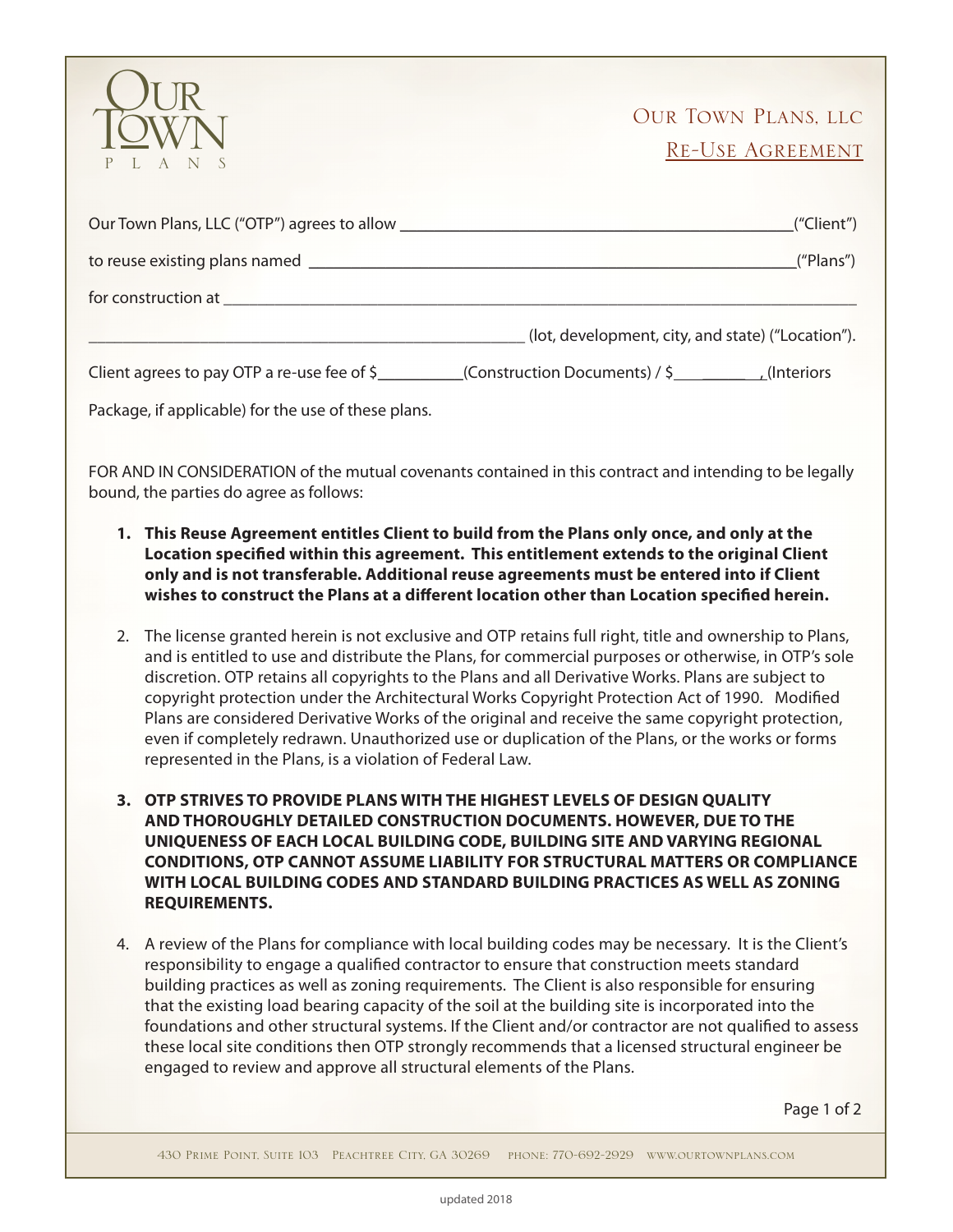

OUR TOWN PLANS, LLC<br>RE-USE AGREEMENT

- **5. OTP SPECIFICALLY RENOUNCES ALL WARRANTIES, EXPRESSED OR IMPLIED, INCLUDING, BUT NOT LIMITED TO THE IMPLIED WARRANTIES OF MERCHANTABILITY AND FITNESS FOR PARTICULAR PURPOSES ASSOCIATED WITH THE PLANS AND DERIVATIVE WORKS. OTP SHALL NOT BE LIABLE FOR LOSS OF PROFITS, INCIDENTAL OR CONSEQUENTIAL DAMAGE IN ANY CASE. OTP'S LIABILITY, IF ANY, SHALL BE LIMITED TO THE SALE PRICE OF THE PLANS. ALSO, OTP SHALL NOT BE LIABLE FOR ANY ERRORS, OMISSIONS, OR DEFICIENCIES OF ANY THIRD PARTIES.**
- **6. THIS REUSE AGREEMENT SHALL BE CONSTRUED UNDER THE LAWS OF THE STATE OF GEORGIA.**

| Signature For The Client  | <b>Printed Name</b> | Date        |
|---------------------------|---------------------|-------------|
|                           |                     |             |
| Client's street address:  |                     |             |
| City, State and Zip Code: |                     |             |
| Phone:                    |                     |             |
| Email address:            |                     |             |
|                           |                     |             |
|                           |                     |             |
|                           |                     |             |
|                           |                     |             |
|                           |                     |             |
|                           |                     |             |
|                           |                     |             |
|                           |                     |             |
|                           |                     |             |
|                           |                     |             |
|                           |                     | Page 2 of 2 |